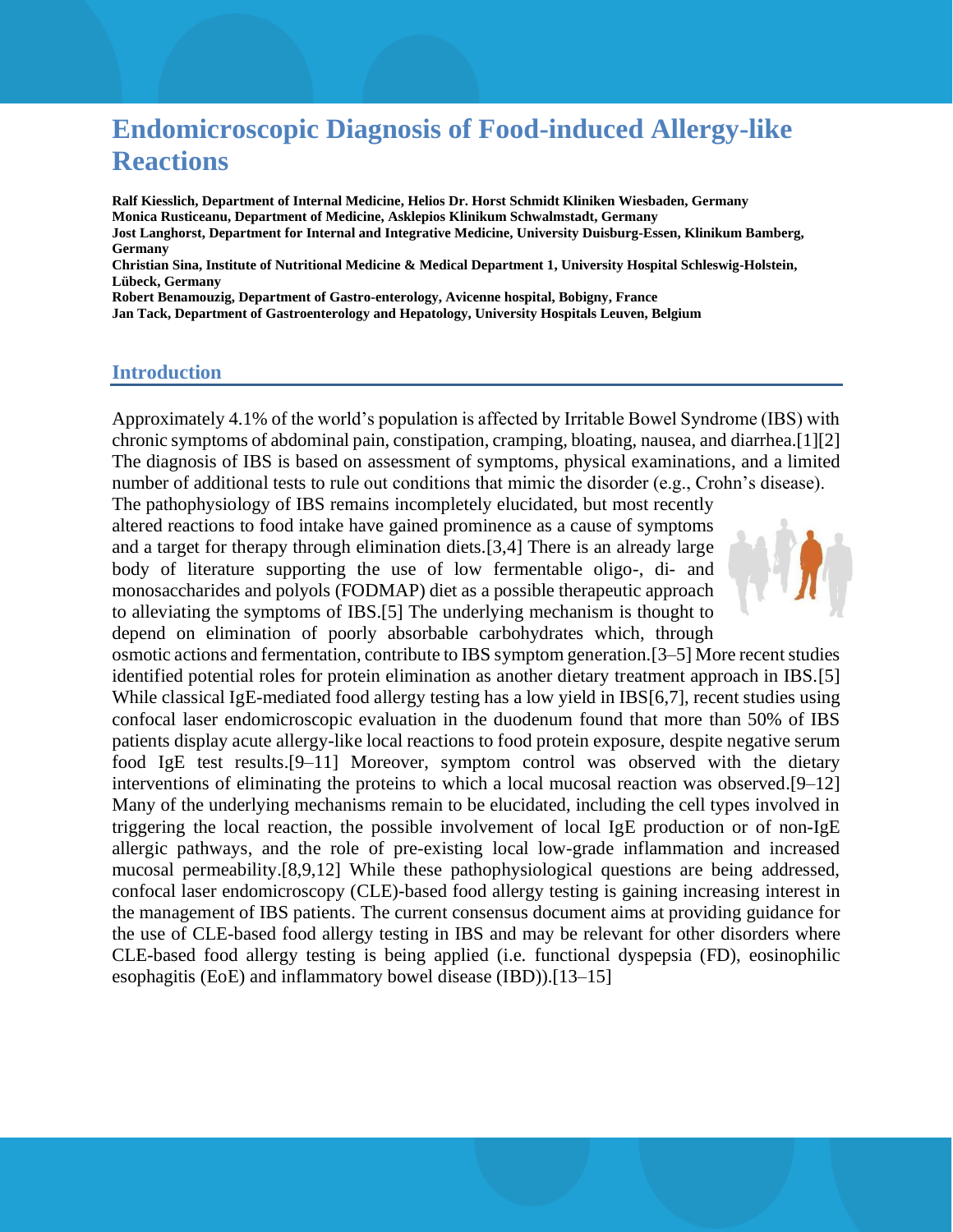## **Current diagnostic approach to the role of food in IBS and related disorders**

The journey to diagnose IBS-related gastrointestinal symptoms—including any food allergies—is often typified by frequent outpatient visits, inpatient stays, prescriptions, and hospitalizations.[16] These patients may undergo a variety of exams, tests, procedures, and diets (e.g., questionnaires, scans, endoscopy). Many different physicians and specialists, such as nutritionists, allergist, and gastroenterologists, perform these assessments, resulting in multiple (often uncoordinated) visits, care delays, insurance burdens, and out-of-pocket costs to the patient. Furthermore, the patients' perception of their illness, its chronicity, and diagnosis uncertainty—based on symptoms alone often drives physicians to perform extensive investigations using iterative testing methods.

Food allergy-related symptoms can be treated by an exclusion diet which eliminates the trigger of symptoms, rather than the symptomatic control that is provided by sustained pharmacological treatment. Detection of triggering nutrients constitutes an important step in managing IBS-related symptoms. In the low FODMAP diet approach, this is managed through elimination and gradual reintroduction, requiring an evaluation period of several months with repeat visits to an experienced dietician.[5,17] The alternative approach, based on detection of food IgE antibodies, breath testing, and other biochemical markers, does not contribute to a targeted dietary intervention in the majority of the patients.

Current diagnostic methods for food allergies and intolerances, especially non-IgE mediated allergies, are limited and highly variable (Table 1). Food challenges or exclusion diets are timeconsuming—the clinical reaction to the ingested food occurs several hours after ingestion, and a negative response is unknown for days.[17]

There is an urgent need for primary care physicians, gastroenterologists, nutritionists, and allergists to have a diagnostic method for differentiating and identifying food allergens in patients that have tested positive or negative with current food allergies tests, especially those with negative IgE findings. An emerging diagnostic tool is confocal laser endomicroscopy with functional imaging.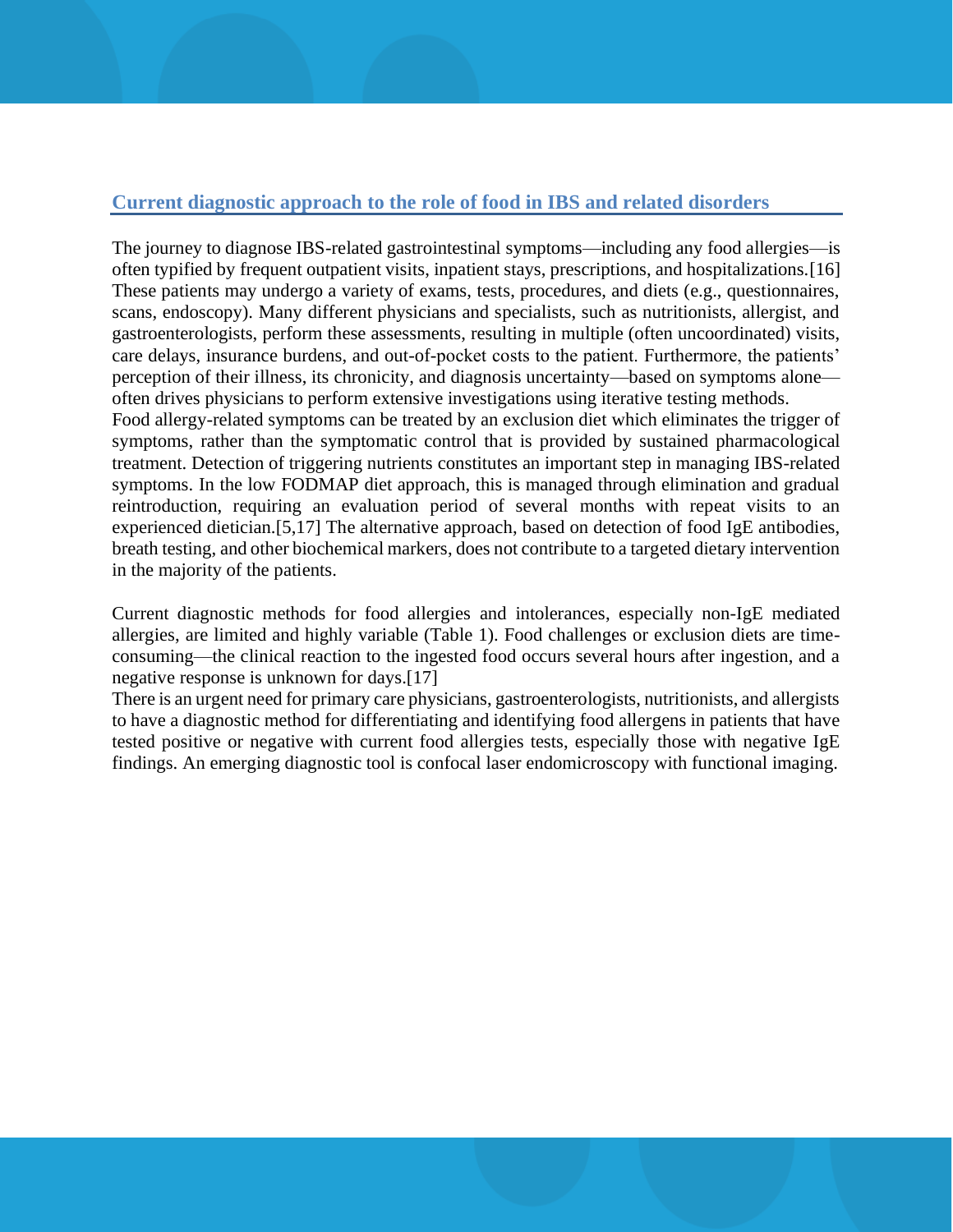| <b>Test</b>                                                                                     | <b>Condition</b>                                                           | <b>Population</b>                                                                         | <b>Duration</b>                   | <b>Accuracy</b>                                                                | <b>Results</b>                                                                                                                                                                                                                                                                 |
|-------------------------------------------------------------------------------------------------|----------------------------------------------------------------------------|-------------------------------------------------------------------------------------------|-----------------------------------|--------------------------------------------------------------------------------|--------------------------------------------------------------------------------------------------------------------------------------------------------------------------------------------------------------------------------------------------------------------------------|
| <b>Skin Prick Test</b><br>(SPT)<br><b>Atopy Patch</b><br>Tests (APTs)                           | IgE-related<br>Food Allergy                                                | 1-4% Adults[18]<br>6 % of Children[18]                                                    | Weeks                             | 50-60% false<br>positives.[19]                                                 | Several studies reported higher incidence<br>of positive skin prick tests in IBS<br>compared to control, but there is a lack<br>of evidence for symptom improvement<br>upon exclusion from the diet.[20-27]                                                                    |
| <b>Blood Test</b><br>(measuring IgE)                                                            | IgE-related<br>Food Allergy                                                | 1-4% Adults[18]<br>6 % of Children[18]                                                    | <b>Minutes</b>                    | 50-60% false<br>positives. [28]                                                | Not recommended by the National<br>Institutes of Health, due to a lack of<br>scientific evidence and<br>standardization.[18] Reports of higher<br>positivity rate, but no specific<br>association with symptoms or response<br>to exclusion diet in IBS. $[22, 23, 27, 29]$    |
| Oral Food<br>Challenges<br><b>Elimination Diets</b><br>(FODMAP,<br>Paleolithic,<br>gluten-free) | Food<br>Intolerance                                                        | 3% to 28% (depending<br>on the country studied)<br>10%-15% in Western<br>countries $[16]$ | Week to<br>months                 | Self-Reported                                                                  | Not definitive. Clinical reaction several<br>hours after ingestion, negative response<br>unknown for days. Hard to follow. Risks<br>of nutritional deficiencies. Intended for<br>short-term management only. Lasting<br>effects (diets) to gut microbiota are<br>unknown. [18] |
| Hydrogen Breath<br>Test                                                                         | Food<br>Intolerance                                                        | European descent<br>0.05% to 0.2%. With 3-<br>10% in circumpolar<br>populations[30]       | <b>Minutes</b>                    | Unclear for<br>individuals with<br>suspected<br>IBS.[31,32]                    | Definitive for lactose intolerance with a<br>sensitivity of 88% and a specificity of<br>85%.[33]<br>NOTE: Accuracy based on use of<br>evidence-based protocol.[34]                                                                                                             |
| <b>Confocal Laser</b><br>Endomicroscopy<br>(CLE)                                                | Food-<br>induced<br>allergy-like<br>reactions in<br>the duodenal<br>mucosa | 3% to 28% depending<br>on the country studied<br>and 10%-15% in<br>Western countries.[16] | $2 - 5$<br>minutes of<br>exposure | Over 84% effective<br>in improving<br>symptoms with diet<br>intervention. [34] | Definitive, visually observed changes in<br>intestinal permeability of agent on<br>contact. Current testing detects mucosal<br>changes induced by wheat, yeast, milk,<br>soy, and egg white with a sensitivity of<br>87% and a specificity of $79\%$ . [11] <sup>1</sup>       |

### **Table 1. Common Diagnostic Methods for Food Allergies and Intolerances**

## **Using CLE to unravel the role of allergy-like reactions to food in IBS and related disorders**

#### *The technique of Confocal Laser Endomicroscopy (CLE)*

Confocal Laser Endomicroscopy (CLE) is an established diagnostic application using a fiber optic system. Upon its use during endoscopic procedures, CLE's advanced imaging technology places the power of a confocal microscope at the head of a sub-3mm catheter probe. With a contrasting agent, the endomicroscopy's flexible microscope magnifies—in real time—the patient's internal cellular architecture. This magnification enables the identification of cells and vessels of the mucous membrane lining in the gastrointestinal tract (Figure 2).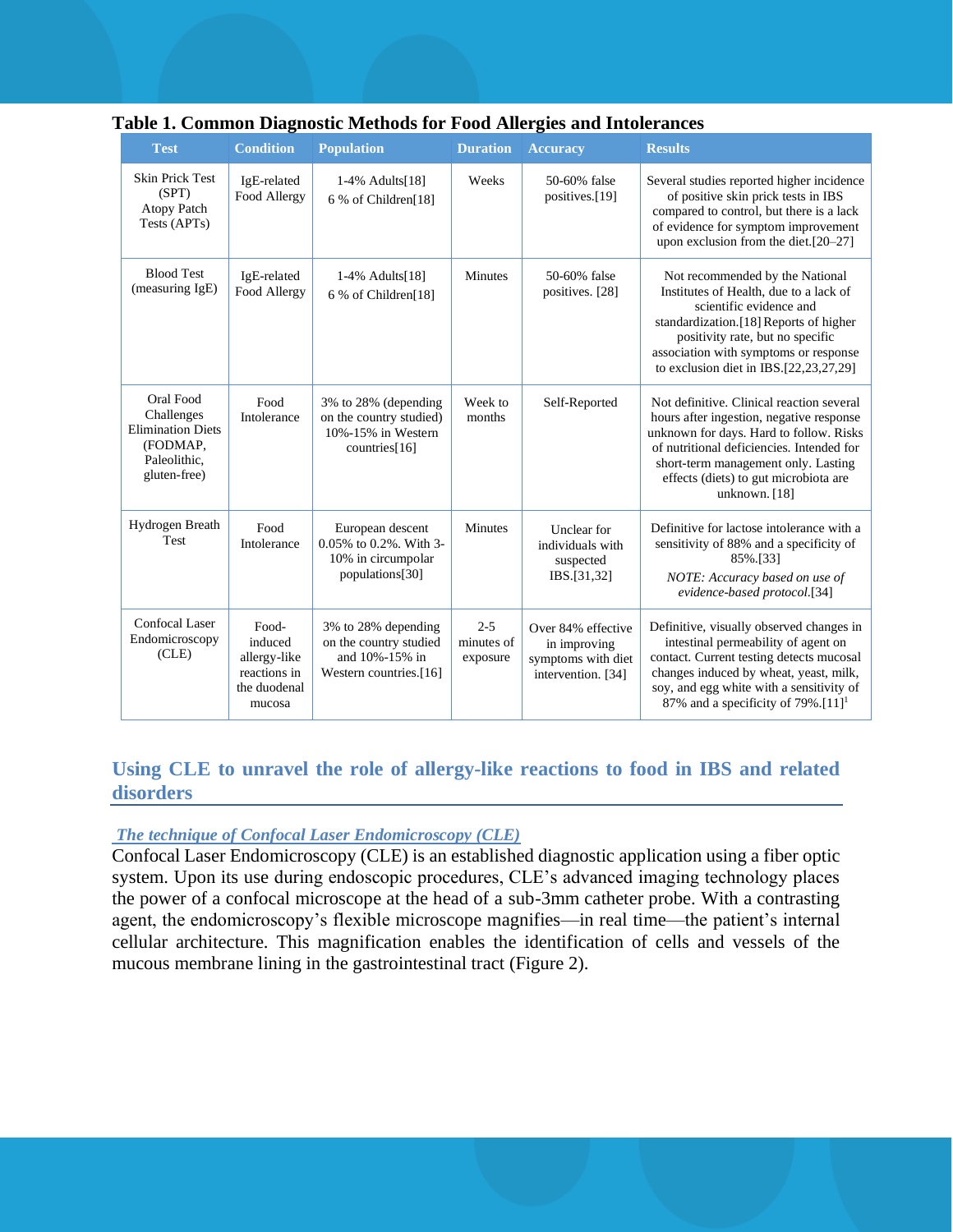#### *Baseline assessment of markers of defective intestinal barrier function*

Already at baseline, prior to any nutrient challenge, CLE enables the imaging of dynamic alterations which may be relevant to the process of intestinal allergy-like reactions to food. CLE allows its users to identify markers of intestinal barrier dysfunction at baseline, such as leakage of fluorescein into the lumen, the presence of epithelial cell gaps, and even cell shedding prior to any nutrient exposure.[35,36]

#### *Visualizing the Intestinal Response to Food*

CLE enables the imaging of dynamic processes, such as intestinal barrier dysfunction and cell shedding, which constitute positive markers for food allergies.[35] CLE's examination capability

is clinically valuable for a better understanding of the intestinal immune pathophysiology. In 2014, Fritscher-Ravens *et al.*, first described the value of endomicroscopy for diagnosing food induced allergy-like reactions when the duodenal reaction to food allergens in IBS patients was observed and quantified. They evaluated the structural/functional changes that occurred in the intestinal mucosa in vivo and noted the response followed a defined sequence indicative of an allergy-like reaction.[9,37]

In a subsequent study using CLE on IBS patients with negative serum IgE for food allergens, Fritcher-Ravens et al. found wheat was the predominant trigger.<sup>[8]</sup> These findings supported what has been commonly accepted—food allergens trigger an immune system response in the gut resulting in intestinal low-grade inflammation.[9] Furthermore, IBS patients exposed to specific foods showed changes in intestinal permeability. A change in cellular structure can be seen as layer(s) of epithelial cells break up and are shed, forming gaps and



**Figure 1: CLE Probe in Contact with Tissue**



inducing an immediate increase in duodenal mucosal fluid permeability. As a result, the contrasting agent floods into the lumen, widening the space between the villi, and changing the appearance from black to white.[8] This response to food antigens is clearly visible with CLE and follows a defined pathophysiology sequence within 2-5 minutes of exposure to the food allergen (Figure 3).[11]

The observations of Fritscher-Ravens et al. have been confirmed in follow-up studies in patients with IBS, FD, EoE and IBD.[10,11,13–15]

#### *CLE Criteria for Positive Food Reaction*

The high-resolution visualization of the reaction to applied food on the mucosa is characterized and interpreted using the CLE Criteria for Positive Food Reaction (Table 2). Any observed positive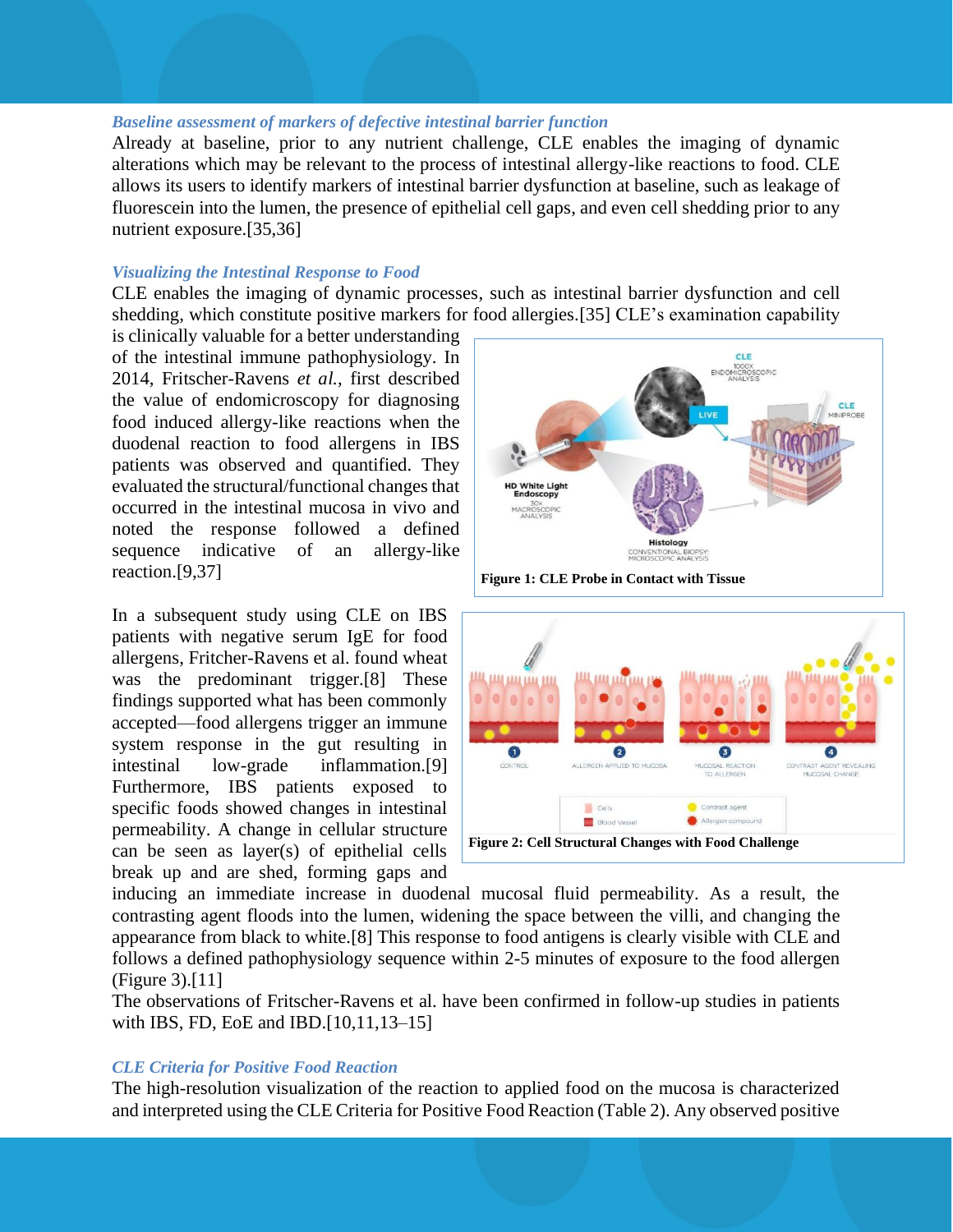reaction (CLE+) indicates an immune reaction to the applied food nutrient. Note that based on current knowledge both criteria for contrasting agent leak and cell shedding must be visible to validate a CLE positive reaction.

#### **Table 2: CLE Criteria for Positive Food Reaction**

#### **Positive Reaction (CLE+) Positive Reaction (CLE+) Control Image** *Before food exposure, the physician records a baseline endomicroscopy video for post-food challenge comparison and checks for barrier dysfunction without exposure. This image shows an absence of any leak, cell shedding, breaks, or gaps with a mostly dark lumen compared to bright villi.* **Contrast Agent Leak** *Gaps formed from exposure to food allergens let the contrasting agent leak into the lumen, changing from bright/white lumen in contrast to dark villus.*  **Cell Shedding** *The intestinal epithelial, representing a thin layer of the villi, breaks up with pronounced and continued shedding of cells.* **Solution** *Both criteria must be met for CLE+*

#### *CLE Food Allergy Sensitivities Test (FAST)*

Using the high-resolution, real-time imaging capabilities of CLE, physicians can perform a new endomicroscopic diagnostic method to detect—and definitively differentiate—food allergens, including non-triggering nutrients. This standardized procedure, CLE Food Allergy Sensitivities Test (FAST), consists of observing microscopic immune reactions in the duodenal mucosa after the application of food allergens known to be contributors of IBS symptoms (Figure 4). Currently available data mainly refer to patients with IBS symptoms, but ongoing research evaluates other conditions where intestinal food reactions may play a role such as FD, EoE, IBD, and possibly others.[13–15]

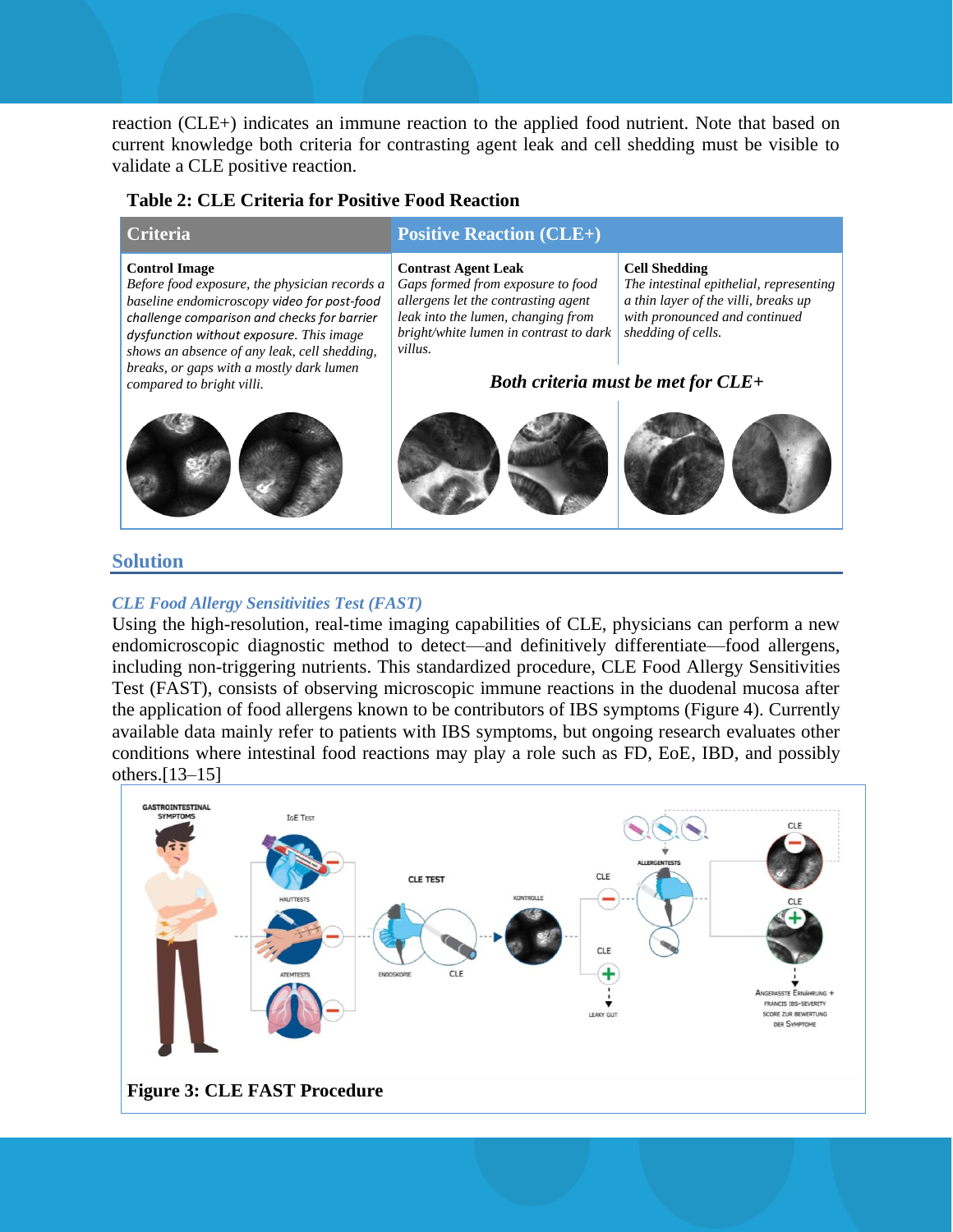#### *Standardized List of the Most Common Food Allergens*

The CLE FAST includes a standardized list of the most common allergens (Table 3). Other foods such as gluten, walnut, sesame, crustacean shellfish, fish, and celery can be added when considered useful by the clinician or indicated by the patient as a possible allergen. In the United States, serious food allergy reactions are attributed to eight foods: eggs, milk, peanut, tree nuts, soy, wheat, fish, and crustacean shellfish. (foodallergy.org)

The food concentration amount for the CLE FAST imitates the natural amount a healthy person can consume without showing negative effects/symptoms. Using CLE, the defined amount of allergen is applied directly on the duodenum using the working channel of the endoscope to achieve uniform application, rather than swallowing.

#### *Screening for CLE Eligibility*

The following screening tests are recommended for candidates of the CLE FAST procedure:

- IBS identified using Rome IV Criteria (possible future additions: FD, EoE and IBD[13–15])
- No significant improvement of symptoms after 6 to 8 weeks of low FODMAP diet and/or standard first-line medical therapy
- No structural cause of symptoms identified with gastroscopy or colonoscopy;
- Serology, and breath tests for lactose and fructose intolerance;
- Triggering of symptoms by meals or certain food items. Optional:
- To be considered: IgE serological test, celiac

## **Standardized Procedure**

### *Preparation*

**Supplies:** The following items are necessary to perform the CLE FAST procedure:

- 1 Regular gastroscope or double lumen gastroscope with working channel with an inner diameter of 2.8 mm or larger
- 1 Cellvizio® Confocal Miniprobe GastroFlex™ or ColoFlex™
- 2.5 mL contrast agent (Fluorescein concentration 10%)
- 5 Food samples prepared for application (Table 3)
- 1 Transparent suction cap (optional)
- 20 mg Butylscopolamine infusion (optional)

**Table 3: Suggested Food Concentrations for CLE FAST of the Most Common Food Allergens**

| <b>Nutrient</b>     | <b>Amount</b>    | <b>Recommende</b><br>d volume of<br><b>Saline</b> |
|---------------------|------------------|---------------------------------------------------|
| Wheat Flour         | 3g               | 10 to 30 mL                                       |
| Dry Yeast           | 1.5 g            | 10 to $30 \text{ mL}$                             |
| Soy Flour           | 3g               | 10 to 30 mL                                       |
| Milk Powder         | 1.5 g            | 10 to 30 mL                                       |
| Egg<br>Dry<br>White | 1.5 <sub>g</sub> | 10 to 30 mL                                       |
| Peanut Flour        | 3g               | 10 to 30 mL                                       |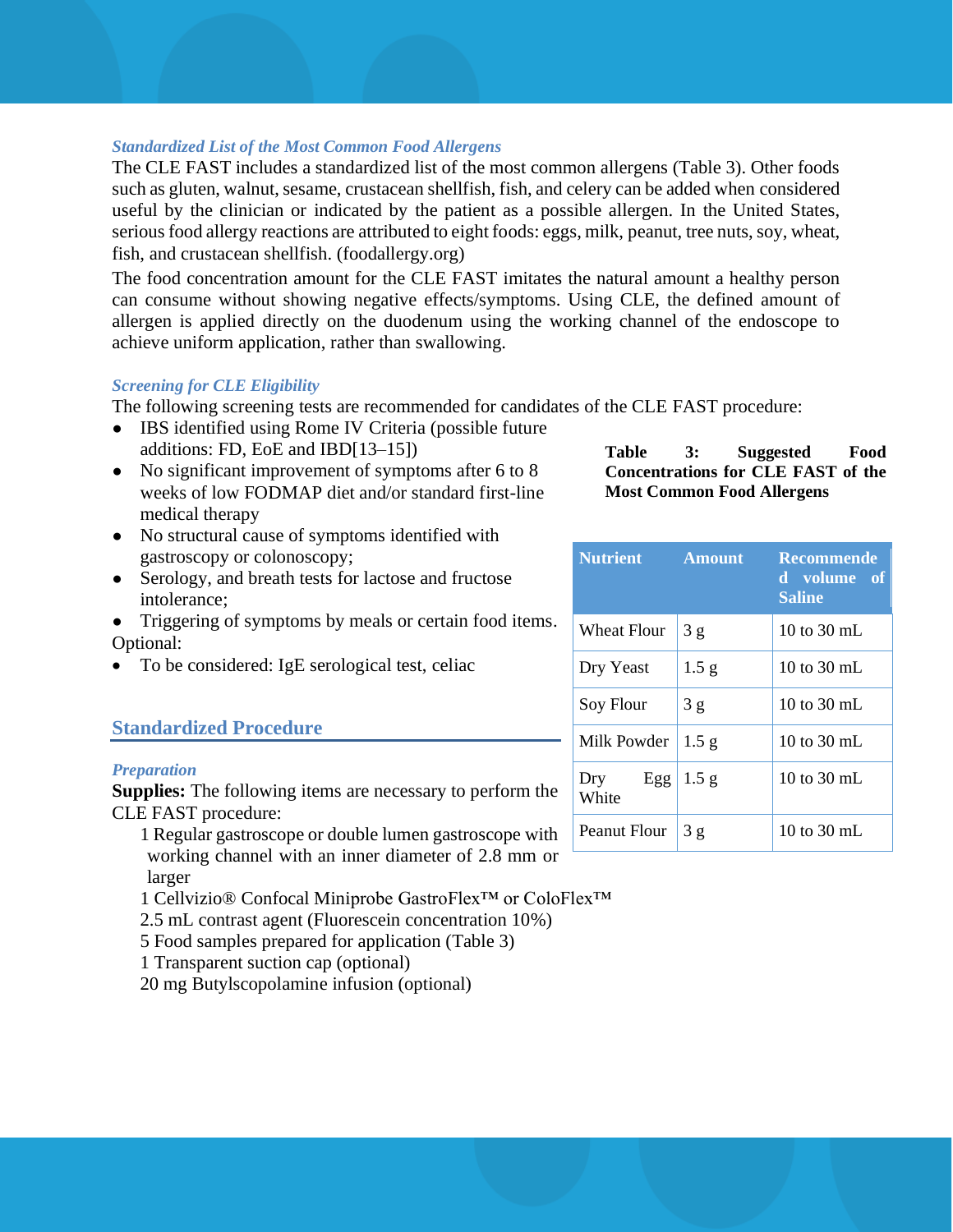#### **Pre-Test Consultation:**

- Up to 7 days before the procedure, provide the patient with a validated symptom severity questionnaire (i.e. IBS-SSS for IBS patients[38]). The pre-test responses will be evaluated after the procedure.
- Two to three days before the CLE FAST, have the patient follow an exclusion diet and eat only hypoallergenic nutritional foods (exclusively rice, potatoes, olive oil, salt).
- Provide the patient information and preparation instructions for standard gastroscopy of the duodenum.

#### *Test Instructions (Day of Procedure)*

The steps to conduct the CLE FAST are described below and shown in Figure 5.



- 1. Perform a standard gastroscopy to observe any sign(s) of abnormal mucosal structural defect that would suggest a known gastrointestinal disease. In the case of any mucosal abnormality observed on endoscopy, the CLE FAST procedure may not be applicable. In the case of mild reflux disease, the test can proceed.
- 2. Inject 2.5 ml fluorescein 10% contrasting agent intravenously.
- 3. To establish a baseline, perform endomicroscopy of the duodenum at a minimum of 4 sites (about 20 seconds each) to verify mucosal integrity (i.e., no contrast agent leakage into the lumen) prior to any provocation.

Some leakage of the contrast agent in the lumen at one of the 4 sites may be normal; however, the test can proceed. For patients showing excessive leaks, testing should be suspended; the barrier dysfunction test would be considered already positive and no allergen testing should be performed.

During the baseline and all following CLE measurements, mucosal areas where bile is visible or that exhibit bleeding and other visible indications of inflammation should be avoided to get a true baseline and no false positives.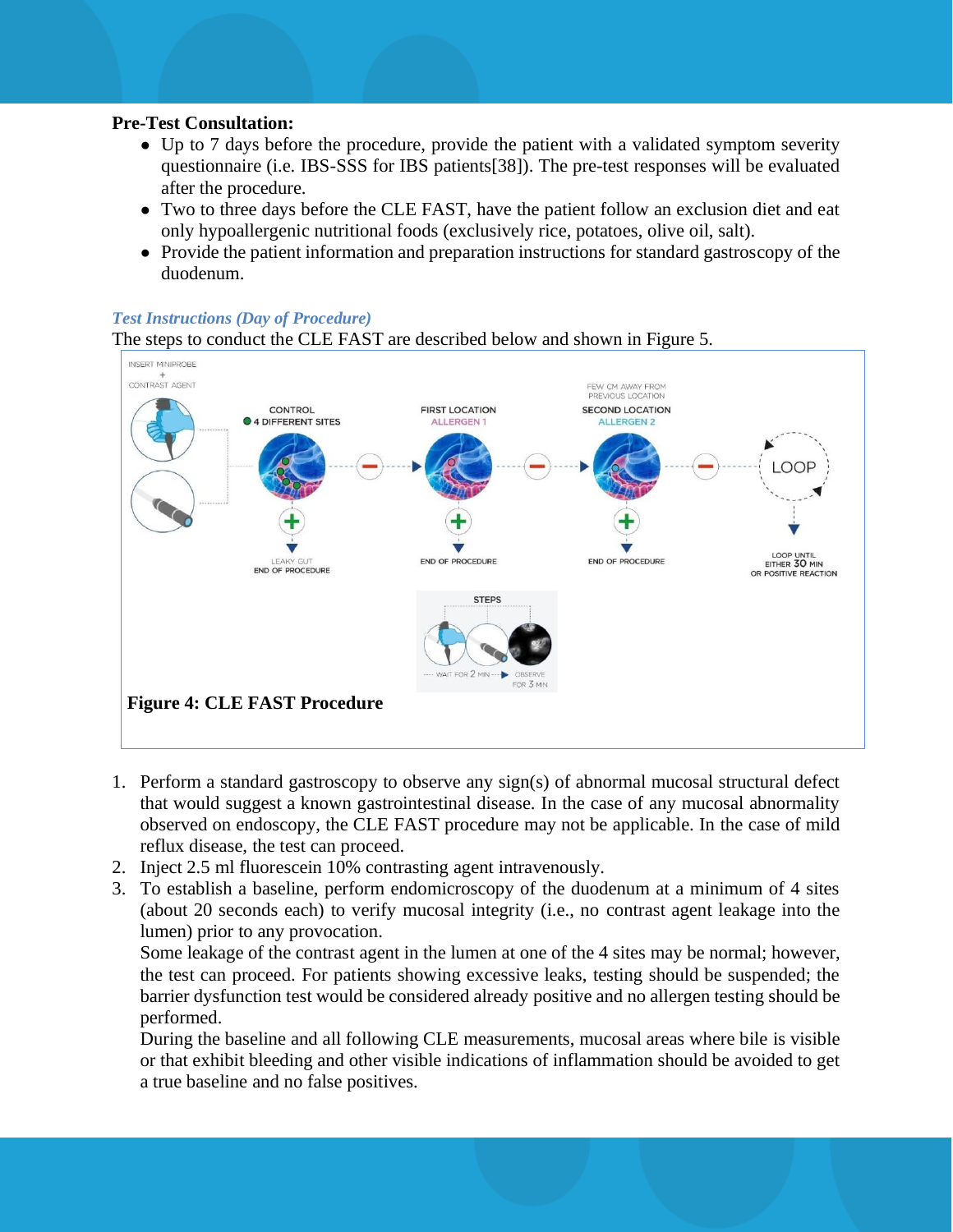- 4. Through the working channel of the endoscope, apply 10mL to 30mL of one food allergen onto the duodenal mucosa starting from the most distal part.
	- Leave space between each provocation site.
	- Start with the food allergen that will most likely trigger a reaction. The recommended order is: 1) wheat 2) yeast 3) soy 4) milk 5) egg. The order can be adapted to patient situation.
- 5. Wait for 2 minutes after application of food before starting imaging and observation.

#### *Caution:*

*During these 2 minutes, avoid touching the mucosa with the probe tip to prevent injuries and fluorescent leakage.*

*Switch off the laser during the 2 minutes of waiting time to avoid bleaching artifacts; afterwards switch the laser on again.*

*Limit exploration to a few locations (pinpoint and move to the next site).* 

*Avoid imaging at "6 o'clock position" as bile or fluid with contrast agent may impair the reading.* 

Observe the mucosal reaction to the food provocation with the Confocal Laser Endomicroscope (up to 3 minutes per site should be sufficient).

- $\bullet$  If the observed reaction is positive (CLE+), conclude the test.
- If the observed reaction is negative (CLE-), extract the probe, flush the operating channel with saline, and move to the next site with the next allergen.
- 6. Repeat steps 4 and 5. Before applying a new allergen, move the endoscope to the new site towards the proximal end of the duodenum.
- 7. The test should be concluded within 30 minutes after injection of the contrast agent due to the increasing risk of false positives. Eventually, the contrast agent will be visible in the lumen (but with no cell shedding).

### *Post-Test Observation*

- Within 4 to 24 hours of the test, evaluate the general health condition of the patient and rule out any late allergic reaction resulting from the test. Added medical exams could be necessary (e.g., gastroscopy, colonoscopy, abdominal ultrasound).
- Provide the patient a validated symptom severity questionnaire (i.e. IBS-SSS for IBS patients) to be evaluated at the follow-up visit.

## *Patient's Follow-up Visits*

For patients with a positive reaction (CLE+) after provocation:

- Prescribe an elimination diet of the reacted food allergen for 6 months.
- Assess symptoms documented by the patient in the symptom severity questionnaire at baseline and after the exclusion diet.

For patients without any reaction (CLE-), repeat the test with a new set of 5 different foods. For patients with fluorescence leakage before provocation, either repeat FAST after strict adherence to a hypoallergenic diet or suggest an empirical wheat-free diet.[11] Physicians might also provide symptomatic therapy while discussing further procedures to get final diagnosis. For continued patient management, follow current guidelines.

Figure 5 shows the typical algorithm used to diagnose food allergies. Standard diagnostic steps include breath testing and serological markers (IgE antibodies). Only a minority of patients with IBS and IgE-related food allergies receive a definitive diagnosis after standard testing.[39]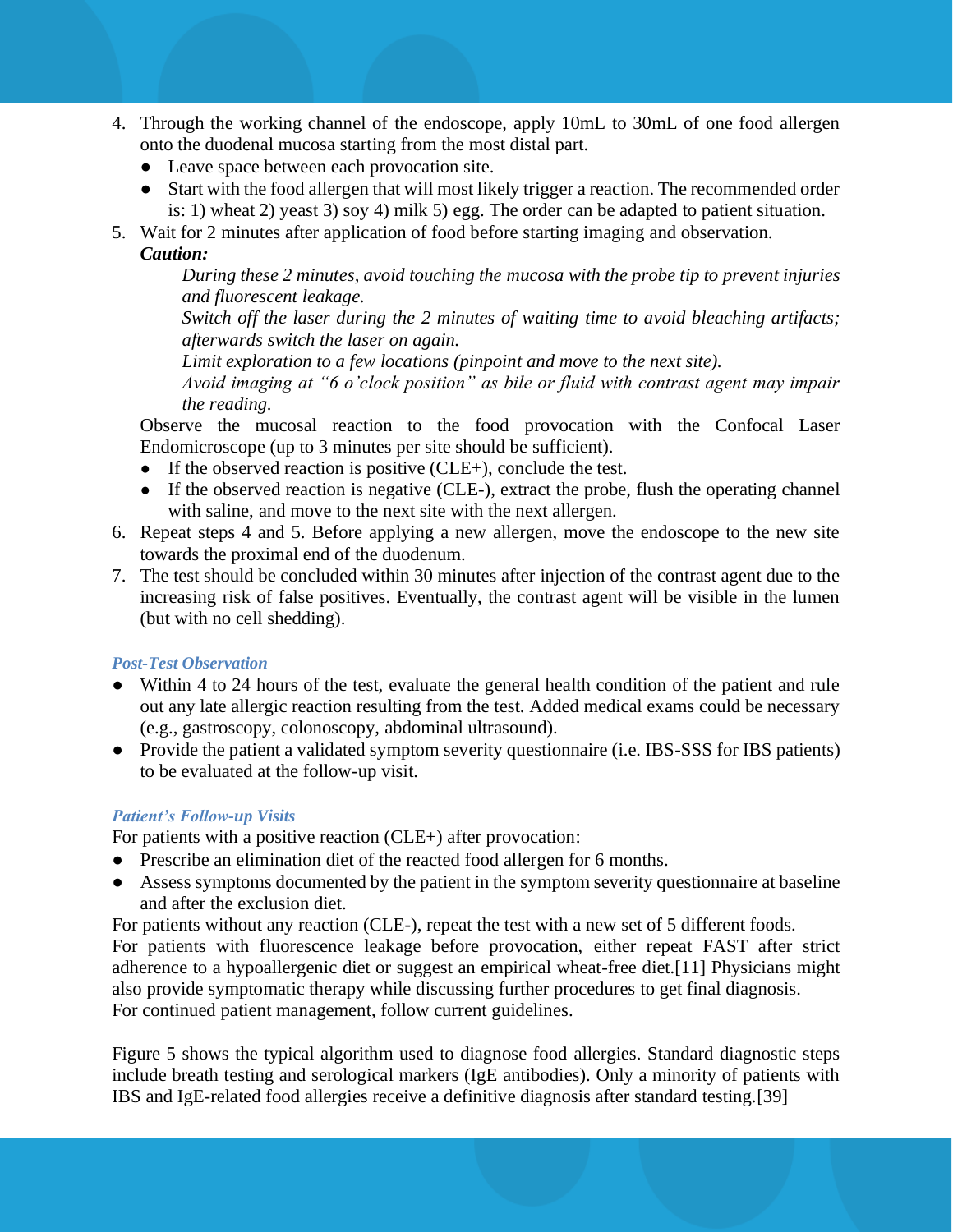

## *Published Clinical results*

Recent studies using this standardized CLE food testing procedure found IBS patients report improved symptoms—and in some cases cessation—after their personalized exclusion diet. Of all CLE+ patients tested, 68.4% had symptom scores improved by 80% or more.[8] The average improvement of symptom scores for all CLE+ patients was 70% after 3 months and 73% after 6 months. A recent abstract suggests the response could go as high as >80% following the diet based on IBS-SSS scores.[11]

A study published by Bojarski *et al.*, indicates that after 6 months of follow-up during which the patient followed an exclusion diet based on CLE FAST results, the sensitivity of CLE for the detection of food allergy was 83,1%. The study also suggested, based on the results, that a Gluten-Free Diet (GFD) should be performed before the CLE FAST test. However, a proportion of patients who benefited from GFD and that have not been detected by CLE may actually have benefited from reduced FODMAP intake rather than reduced gluten intake. A low FODMAP diet prior to the allergy testing may help identify patients with a fructan intolerance, which cannot be assessed with CLE FAST.[10]

## **Discussion**

It is often hypothesized that IBS symptoms involve a low-grade immune activation in the gastrointestinal tract. The CLE procedure with nutrient application allows physicians to clinically observe an allergy-like response after the sequential application of food as part of a standardized diagnostic procedure, CLE FAST. This visualization allows physicians to understand the symptom pattern, identify food-induced allergy-like reactions, and prescribe a tailored exclusion diet. In addition, the CLE FAST procedure is painless, requires no additional preparation for a general endoscopy, and can deliver a conclusive diagnosis on specific food allergens in less than 30 minutes. For physicians, testing can be done with minimal training on CLE image interpretation and performed during standard endoscopy. When integrated as a standard diagnostic tool into the workup/workflow of considering food-driven reactions in IBS and related disorders, CLE FAST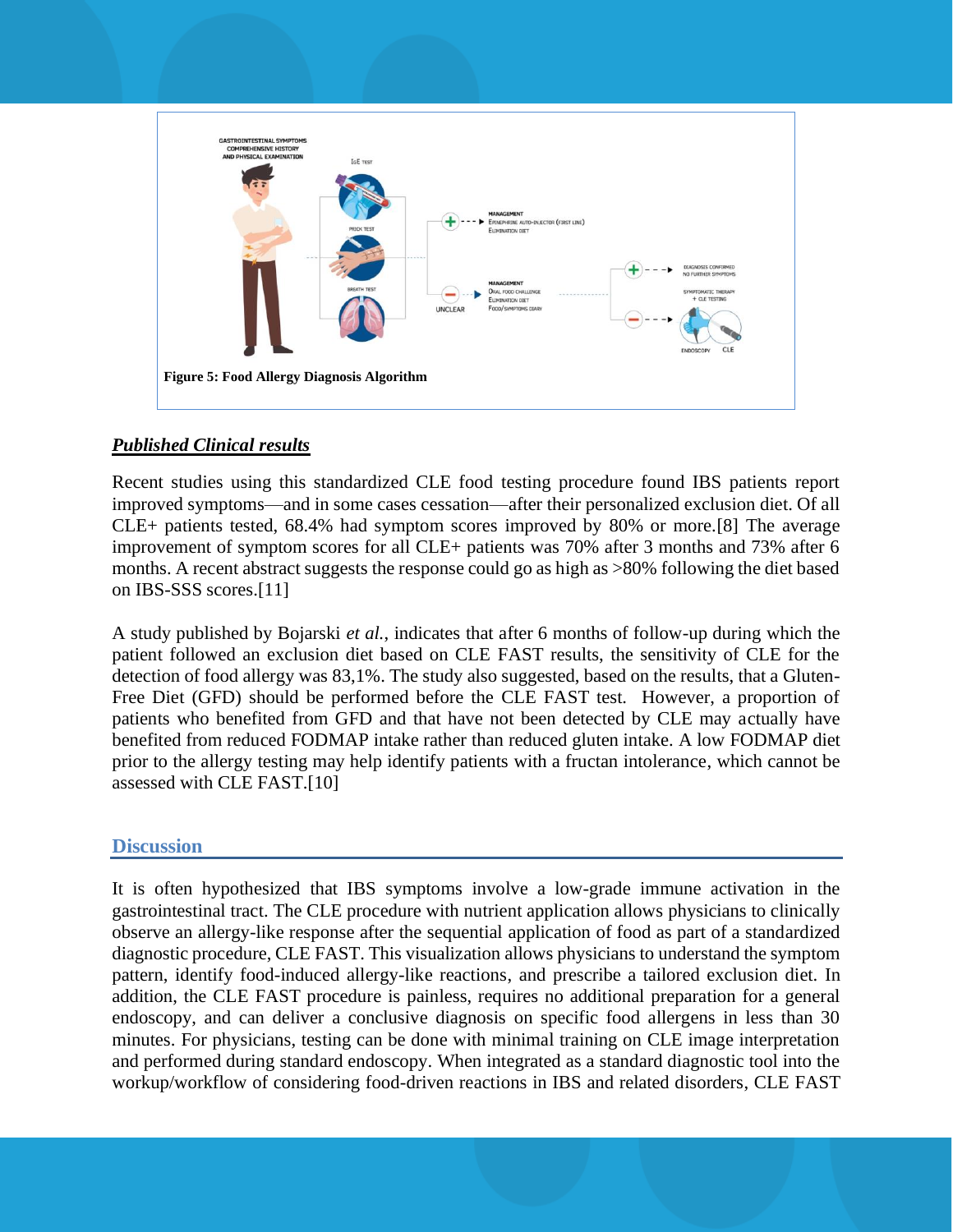allows physicians to optically diagnose diseased tissue and enables instantaneous treatment decision making in a minimally invasive manner.

However, a number of issues still need to be addressed in future studies. As for all procedures, reproducibility needs to be studied, and healthy control studies are also warranted to better describe specificity. The threshold of leaking to better delineate a "true" positive reaction would benefit from further study. In terms of the clinical application, the choice and optimal sequence of food allergens used in the CLE FAST procedure need to be optimized to extract maximum information from the first procedure. The need for and yield of a second procedure also needs to be addressed. If the majority if patients respond to only a single nutrient class, there is no value in follow-up CLE procedures, but this would be different if many patients respond to two or more allergens. Furthermore, the necessity of a second procedure depends on whether a pathologic result in the first CLE procedure can be functional and thus be resolved over time, or are structural and stable over time. The profile of patients with positive CLE FAST responses also requires in-depth analysis. While the studies to date are focused on IBS, the most prominent functional bowel disorder, it is paradoxical that studies conducted in the proximal duodenum show a high yield of reactivity. Early observations indicate positive responses in FD, EoE and IBD, too.[13–15] Hence, patient case series should be generated to determine whether IBS with overlapping FD, or IBS with a history of symptom triggering early after meals, are able to identify a patient group with a higher rate of positive reactions during the CLE FAST. The stool pattern subtype of IBS patients most likely to show a response also needs analyzing.

In terms of pathophysiology, a large amount of knowledge seeking lies ahead. It has been hypothesized that increased mucosal permeability is a prerequisite for positive CLE FAST responses, but this needs confirmation using state-of-the-art assessments. The cell types involved (mast cells, eosinophils, other inflammatory cells) need clarification, as well as the molecular pathway involved (local IgE production, non-IgE-mediated mast cell activation, IgG-mediated pathways, ….). In the past, submucosal injection of nutrients was shown to induce allergy-like reactions in the rectum of IBS patients.[40] Studies should address whether these submucosal injection-induced acute mucosal flares correspond to the CLE-observed FAST reactions in the duodenum in the same subjects.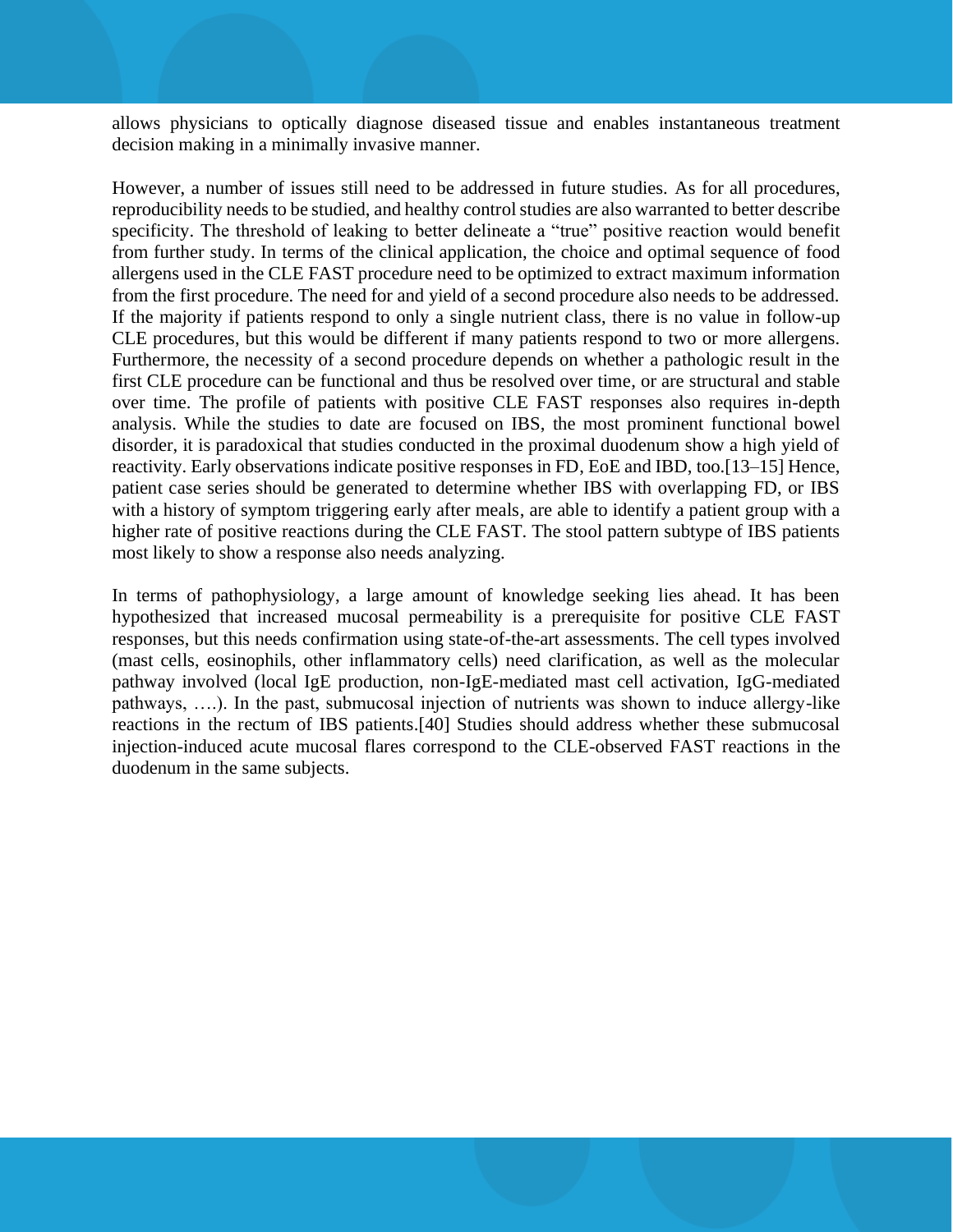#### **References**

- 1 Sperber AD, Bangdiwala SI, Drossman DA, *et al.* Worldwide Prevalence and Burden of Functional Gastrointestinal Disorders, Results of Rome Foundation Global Study. *Gastroenterology* 2021;160:99-114.e3. doi:10.1053/j.gastro.2020.04.014
- 2 RDS-Update L. Update S3-Leitlinie Reizdarmsyndrom: Definition, Pathophysiologie, Diagnos- tik und Therapie des Reizdarmsyndroms der Deutschen Gesellschaft für Gast- roenterologie, Verdauungs- und Stoffwechselkrankheiten (DGVS) und der Deut- schen Gesellschaft für Neurogastroenterologie und Motilität (DGNM). 2020;:220.
- 3 Eswaran S, Tack J, Chey WD. Food: The Forgotten Factor in the Irritable Bowel Syndrome. *Gastroenterol Clin North Am* 2011;40:141–62. doi:10.1016/j.gtc.2010.12.012
- 4 Van den Houte K, Colomier E, Schol J, *et al.* Recent advances in diagnosis and management of irritable bowel syndrome. *Curr Opin Psychiatry* 2020;Publish Ahead of Print. doi:10.1097/YCO.0000000000000628
- 5 Dionne J, Ford AC, Yuan Y, *et al.* A Systematic Review and Meta-Analysis Evaluating the Efficacy of a Gluten-Free Diet and a Low FODMAPS Diet in Treating Symptoms of Irritable Bowel Syndrome: *Am J Gastroenterol* 2018;113:1290–300. doi:10.1038/s41395-018-0195-4
- 6 Neri M, Laterza F, Howell S, *et al.* Symptoms discriminate irritable bowel syndrome from organic gastrointestinal diseases and food allergy: *Eur J Gastroenterol Hepatol* 2000;12:981–8. doi:10.1097/00042737-200012090-00003
- 7 Zuo XL, Li YQ, Li WJ, *et al.* Alterations of food antigen-specific serum immunoglobulins G and E antibodies in patients with irritable bowel syndrome and functional dyspepsia. *Clin Exp Allergy* 2007;37:823–30. doi:10.1111/j.1365- 2222.2007.02727.x
- 8 Fritscher-Ravens A, Pflaum T, Mösinger M, *et al.* Many Patients With Irritable Bowel Syndrome Have Atypical Food Allergies Not Associated With Immunoglobulin E. *Gastroenterology* 2019;157:109-118.e5. doi:10.1053/j.gastro.2019.03.046
- 9 Fritscher-Ravens A, Schuppan D, Ellrichmann M, *et al.* Confocal endomicroscopy shows food-associated changes in the intestinal mucosa of patients with irritable bowel syndrome. *Gastroenterology* 2014;147:1012-1020.e4. doi:10.1053/j.gastro.2014.07.046
- 10 Bojarski C, Tangermann P, Barmeyer C, *et al.* Prospective, double-blind diagnostic multicentre study of confocal laser endomicroscopy for wheat sensitivity in patients with irritable bowel syndrome. *Gut* 2021;:gutjnl-2021-325181. doi:10.1136/gutjnl-2021-325181
- 11 Kiesslich R, Adib-Tezer H, Teubner D, *et al.* Su1344 ENDOMICROSCOPIC DETECTION OF ATYPICAL FOOD ALLERGY IN PATIENTS WITH IRRITABLE BOWEL SYNDROME – A NEW DIAGNOSTIC ERA? *Gastroenterology* 2020;158:S-558-S-559. doi:10.1016/S0016-5085(20)32099-0
- 12 Öhman L, Simrén M. Pathogenesis of IBS: role of inflammation, immunity and neuroimmune interactions. *Nat Rev Gastroenterol Hepatol* 2010;7:163–73. doi:10.1038/nrgastro.2010.4
- 13 Frieling. Eosinophilic esophagitis and food challenge evaluation throug endomicroscopy. 2022.
- 14 Jolien Schol, Lukas Balsiger, Joran Tóth, *et al. ROLE OF ATYPICAL FOOD ALLERGIES IN FUNCTIONAL DYSPEPSIA: EVALUATION BY SIX-FOOD ELIMINATION DIET AND CONFOCAL LASER ENDOMICROSCOPY FOOD ALLERGY TESTING.* abstract in press, accepted at DDW2022.
- 15 Jost Langhorst, Miriam Bittel, Oezlem Oeznur, *et al. PRIMARY AND FOOD-INDUCED SECONDARY BARRIER DYSFUNCTION IN PATIENTS WITH CROHNS DISEASE*. abstract in press, accepted at DDW2022
- 16 Olafsdottir LB. Irritable bowel syndrome: Physicians' awareness and patients' experience. *World J Gastroenterol* 2012;18:3715. doi:10.3748/wjg.v18.i28.3715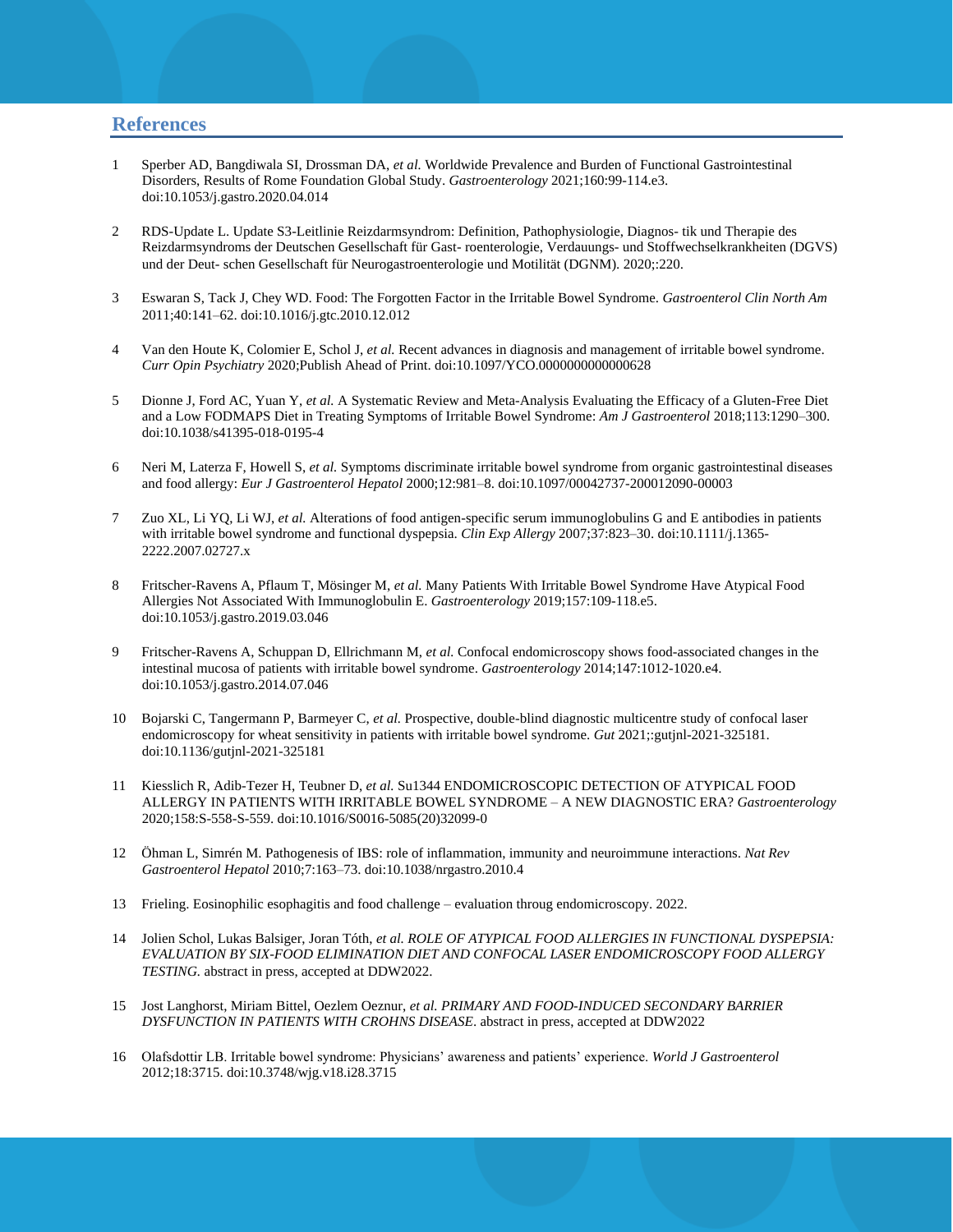- 17 Van den Houte, Colomier E, Mariën Z, *et al.* OP175 EFFICACY AND TIMING OF A BLINDED REINTRODUCTION PHASE FOR THE LOW-FODMAP DIET IN IBS. *United Eur Gastroenterol J* 2021;9. doi:10.1002/ueg2.12142
- 18 Crowe SE. Food Allergy Vs Food Intolerance in Patients With Irritable Bowel Syndrome. *Gastroenterol Hepatol* 2019;15:38–40.
- 19 Skin Prick Tests. FARE. https://www.foodallergy.org/resources/skin-prick-tests
- 20 Dainese R, Galliani EA, De Lazzari F, *et al.* Discrepancies Between Reported Food Intolerance and Sensitization Test Findings in Irritable Bowel Syndrome Patients. *Am J Gastroenterol* 1999;94:1892–7. doi:10.1111/j.1572- 0241.1999.01226.x
- 21 Soares RLS, Figueiredo HN, Maneschy CP, *et al.* Correlation between symptoms of the irritable bowel syndrome and the response to the food extract skin prick test. *Braz J Med Biol Res* 2004;37:659–62. doi:10.1590/S0100-879X2004000500005
- 22 Zar S, Benson MJ, Kumar D. Food-Specific Serum IgG4 and IgE Titers to Common Food Antigens in Irritable Bowel Syndrome. *Am J Gastroenterol* 2005;100:1550–7. doi:10.1111/j.1572-0241.2005.41348.x
- 23 Lillestøl K, Helgeland L, Arslan Lied G, *et al.* Indications of "atopic bowel" in patients with self-reported food hypersensitivity. *Aliment Pharmacol Ther* Published Online First: February 2010. doi:10.1111/j.1365-2036.2010.04261.x
- 24 Soares RL, Figueiredo HN, Santos JM, *et al.* Discrepancies between the responses to skin prick test to food and respiratory antigens in two subtypes of patients with irritable bowel syndrome. *World J Gastroenterol* 2008;14:3044. doi:10.3748/wjg.14.3044
- 25 park m-i., camilleri m. Is there a role of food allergy in irritable bowel syndrome and functional dyspepsia? A systematic review. *Neurogastroenterol Motil* 2006;18:595–607. doi:10.1111/j.1365-2982.2005.00745.x
- 26 Jun D-W. Food intolerance and skin prick test in treated and untreated irritable bowel syndrome. *World J Gastroenterol* 2006;12:2382. doi:10.3748/wjg.v12.i15.2382
- 27 Nybacka S, Öhman L, Störsrud S, *et al.* Neither self‐reported atopy nor IgE‐mediated allergy are linked to gastrointestinal symptoms in patients with irritable bowel syndrome. *Neurogastroenterol Motil* 2018;30. doi:10.1111/nmo.13379
- 28 Blood Tests. FARE. https://www.foodallergy.org/resources/blood-tests
- 29 Katsumata R, Ishii M, Lee S, *et al.* Cytokine Profile and Immunoglobulin E-mediated Serological Food Hypersensitivity in Patients With Irritable Bowel Syndrome With Diarrhea. *J Neurogastroenterol Motil* 2018;24:415–21. doi:10.5056/jnm17114
- 30 Sucrose Intolerance. https://www.food-intolerance-network.com/ (accessed 3 Aug 2022).
- 31 Rezaie A, Buresi M, Lembo A, *et al.* Hydrogen and Methane-Based Breath Testing in Gastrointestinal Disorders: The North American Consensus. *Am J Gastroenterol* 2017;112:775–84. doi:10.1038/ajg.2017.46
- 32 Ford AC, Spiegel BMR, Talley NJ, *et al.* Small Intestinal Bacterial Overgrowth in Irritable Bowel Syndrome: Systematic Review and Meta-analysis. *Clin Gastroenterol Hepatol* 2009;7:1279–86. doi:10.1016/j.cgh.2009.06.031
- 33 Marton A, Xue X, Szilagyi A. Meta-analysis: the diagnostic accuracy of lactose breath hydrogen or lactose tolerance tests for predicting the North European lactase polymorphism C/T-13910. *Aliment Pharmacol Ther* 2012;35:429–40. doi:10.1111/j.1365-2036.2011.04962.x
- 34 Paterson W, Camilleri M, Simren M, *et al.* Breath Testing Consensus Guidelines for SIBO: RES IPSA LOCQUITOR. *Am J Gastroenterol* 2017;112:1888–9. doi:10.1038/ajg.2017.233
- 35 Goetz M, Malek NP, Kiesslich R. Microscopic imaging in endoscopy: endomicroscopy and endocytoscopy. *Nat Rev Gastroenterol Hepatol* 2014;11:11–8. doi:10.1038/nrgastro.2013.134